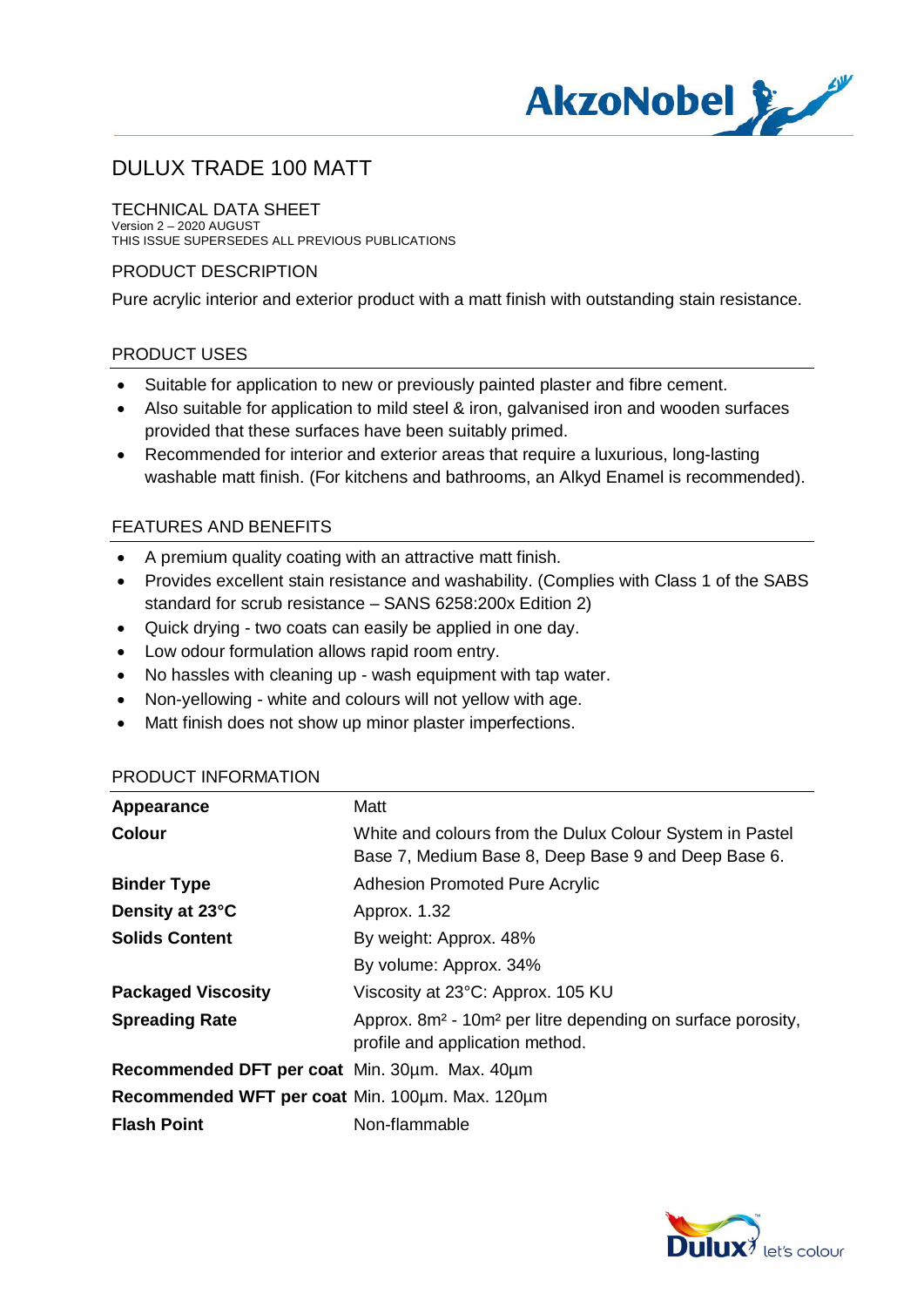

## APPLICATION INFORMATION

| Mixing                                | Stir until homogeneous with a flat paddle.                                                                                                                                                                                                                                       |
|---------------------------------------|----------------------------------------------------------------------------------------------------------------------------------------------------------------------------------------------------------------------------------------------------------------------------------|
| <b>Application Surface conditions</b> | Surface Temperature between 10 - 35°C. Relative Humidity<br>between 10 - 85 % OR 2°C above dew point minimum.                                                                                                                                                                    |
| Application methods                   | Brush, roller or airless spray.                                                                                                                                                                                                                                                  |
| <b>Thinner</b>                        | Thinning not recommended. Ready for use after thorough<br>stirring.                                                                                                                                                                                                              |
| <b>Drying Time</b>                    | Touch dry 30 minutes at 23°C.                                                                                                                                                                                                                                                    |
| <b>Recoating Time</b>                 | 4 hours at 23°C (Drying times will be extended during cold,<br>wet or humid conditions)                                                                                                                                                                                          |
| Cleaning of equipment                 | After use, remove as much product as possible, and then<br>clean immediately with water.                                                                                                                                                                                         |
| <b>Substrates</b>                     | Suitable for cement plaster, gypsum plaster, concrete, fibre<br>cement, composite boarding, mild steel & iron, galvanised<br>iron and wooden surfaces provided that appropriate<br>preparation is carried out.                                                                   |
| Precautions                           | Do not apply during cold (below 10°C) or wet weather.<br>Do not apply directly to bare metal surfaces.<br>Not suitable for direct application to powdery or friable<br>surfaces whether previously painted or not.<br>Essentially a wall coating. For areas subject to continual |
|                                       | handling/soiling, e.g. cupboards and door frames, use Dulux<br>Trade Eggshell Enamel or Dulux Trade Pearlglo Non-<br>Drip Enamel or Dulux Pearlglo Water Based.<br>Not suitable for use in kitchen and bathrooms.<br>Do not clean surface within 7 days of applying.             |
| <b>Coats Required</b>                 | Apply two to three finishing coats to new surfaces to achieve<br>a continuous closed film and solid colour.                                                                                                                                                                      |

## SURFACE PREPARATION

Plaster sand should comply with SABS 1090 requirements. Plaster mix must be applied at a minimum thickness of 10mm, curing to a hard and sound finish, free of soft and friable material. MPA strength must comply with SABS 0164-1 (10MPA=2, 6:1 and 5MPA=4:1).

Ensure that surfaces are sound and free from dust, oil, grease, dirt, and debris. Surfaces must be thoroughly dry - no more than 12% moisture content.

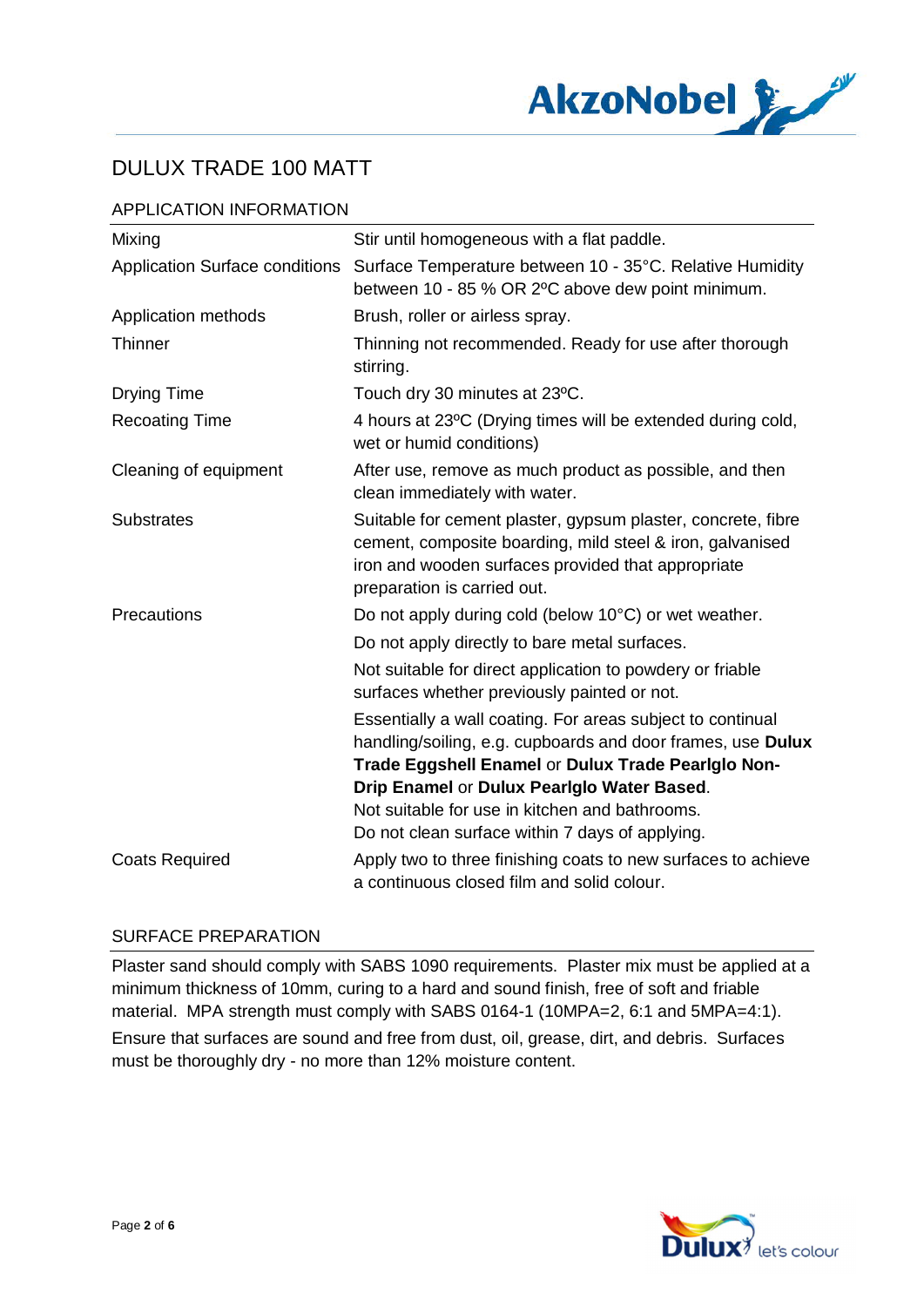

## SURFACE PREPARATION

#### NEW SURFACES

### **Cement Plaster (non-friable) and Fibre Cement**

- · Fresh cement plaster should be allowed 1 week drying for every 5mm thickness; and longer in cold or damp weather.
- · Spot-prime metal strips and nail heads with the appropriate metal primer.
- · For very absorbent surfaces more than one coat **Dulux Trade Alkali Resistant Primer** or **Dulux Trade Plaster Primer** or **Dulux Plaster Primer** could be required to achieve correct binding and sealing properties.

### **Composite Boarding**

- Spot-prime metal strips and nail heads with the appropriate metal primer.
- · For very absorbent surfaces more than one coat **Dulux Trade Alkali Resistant Primer** or **Dulux Plaster Primer** could be required to achieve correct binding and sealing properties.

#### **Gypsum Plaster - Interior**

- Newly applied Gypsum Plaster can present variable surface finishes based on the application method, the quality and type of gypsum plaster used. This can present variability in the finish of the applied gypsum in terms of surface hardness, texture and porosity. This may require added attention during priming.
- Ensure the gypsum plaster is sound, non-friable, applied and cured as per the manufacturers specifications.
- After wiping down the gypsum plaster, no chalky powder should remain on the surface.
- · If the gypsum is sound, apply a single coat **Dulux Trade Alkali Resistant Primer** or **Dulux Plaster Primer.**
- · As gypsum plaster is a very porous surface, adsorption of the plaster primer may occur. To test for this, wipe a black cloth over the dried **Dulux Trade Alkali Resistant Primer** or **Dulux Plaster Primer** to test its integrity. If a white residue is found on the back of the cloth, apply 1 to 2 further coats of the respective **Dulux Trade Alkali Resistant Primer** or **Dulux Plaster Primer** applied, to achieve the correct binding and sealing properties.

#### **Concrete**

- · Ensure that concrete is fully cured and sound. Remove any uncured cement, grease, and mould release agents by high-pressure water blast, or wash with a strong solution of **Dulux Pre-Paint Sugar Soap**. Rinse off thoroughly with clean water and allow drying.
- · For best paint system performance prime with one full coat **Dulux Trade Alkali Resistant Primer** or **Dulux Trade Plaster Primer** or **Dulux Plaster Primer.**

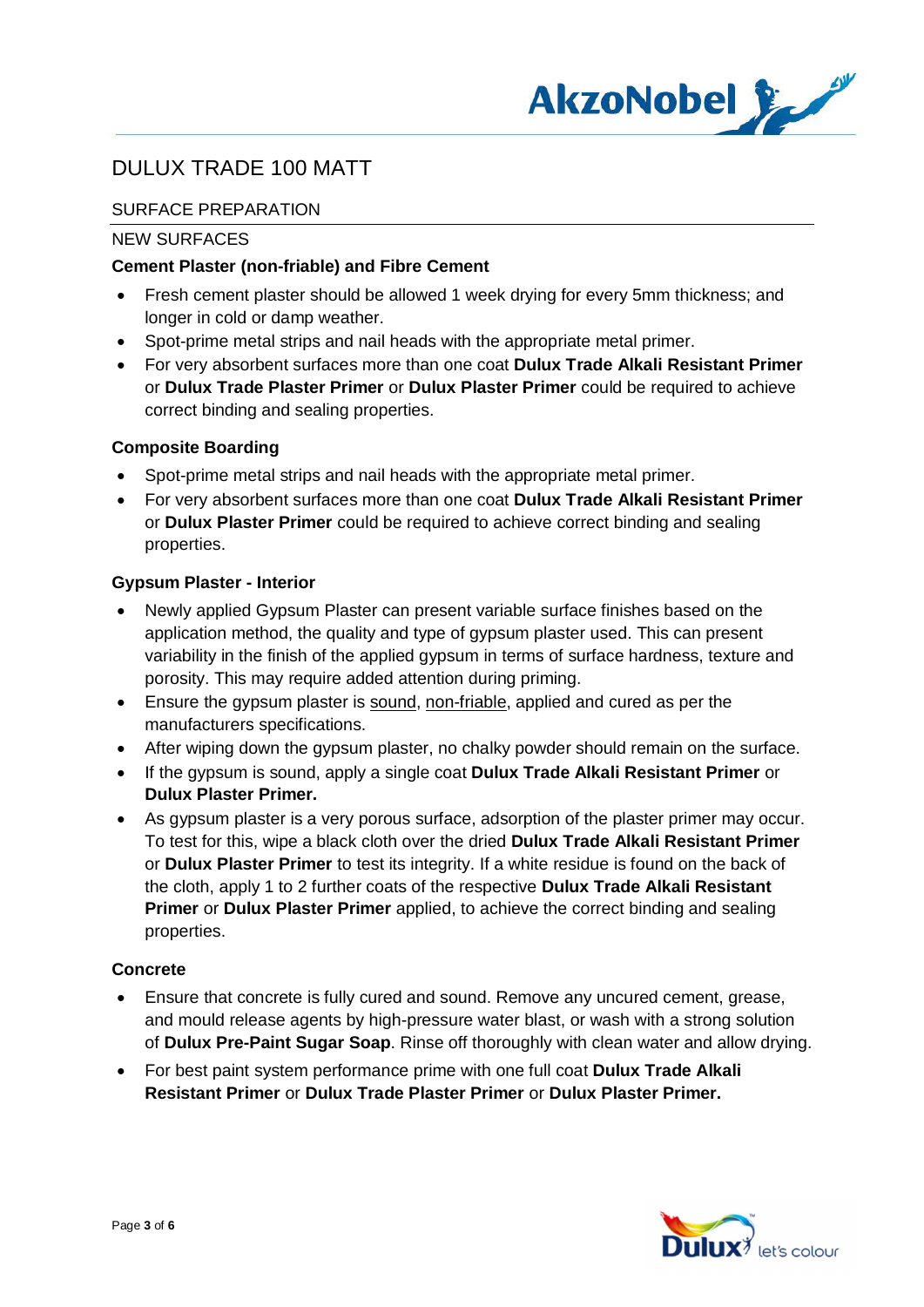

## SURFACE PREPARATION

### NEW SURFACES

### **Mild Steel and Iron**

- Inspect shop-primer thoroughly for damage by installation. All rust, scale and dirt must be removed by scraping or with steel wire brushes, and then thoroughly sand with medium grit sandpaper and finish with fine grit sandpaper - down to a bright metal finish. Ensure that the sanded areas are dry and free of grease and dust. A solvent wash (rags dipped in lacquer thinner) may be used. Change the rags frequently. Allow drying.
- · Prime with one to two coats **Dulux Trade Steel Primer** or **Dulux Steel Primer** depending on the severity of the conditions. Two coats recommended for coastal conditions and chemical works.
- · For best paint system performance follow primer with **Dulux Trade Universal Undercoat or Dulux Universal Undercoat** before applying the selected finishing coat.

### **Galvanised Iron (non-roof sheeting), Aluminium, all Non-ferrous Metals**

- · Remove all traces of temporary protective coating, dirt and grease from the surface with **Dulux Galvanised Iron Cleaner.** Ensure complete removal of **Dulux Galvanised Iron Cleaner** by rinsing with running water. A water-break free surface indicates thorough cleaning - running water should not form droplets. If a water-break free surface was not achieved, repeat the cleaning process. Prime immediately after cleaning.
- · Prime with one to two coats **Dulux Trade Corrocote 1 Metal Etch Primer** or **Dulux Galvanised Iron Primer**, depending on the severity of the conditions. Two coats recommended for coastal conditions.

## **PVC Gutters and Downpipes**

- Sand well to improve adhesion. Ensure surface is clean and dry.
- · Prime with one full coat **Dulux Supergrip.**

#### **Wooden Surfaces**

- · Timber treated with borer- or fire retardant may cause slow drying (consult supplier).
- · Treat knots in timber with Knotting Agent.
- · Spot prime nail heads with **Dulux Trade Steel Primer** or **Dulux Steel Primer**.
- · Special attention must be given to painting the end grain to avoid moisture penetration apply a second coat after 10 - 20 minutes.
- · Prime with one coat **Dulux Wood Primer**. Two coats may be required for very absorbent wood. Alternatively, timber surfaces can be primed with **Dulux Supergrip** to support a water based paint system.
- · For best paint system performance follow **Dulux Wood Primer** with **Dulux Trade Universal Undercoat** or **Dulux Universal Undercoat** before applying the selected finishing coat.

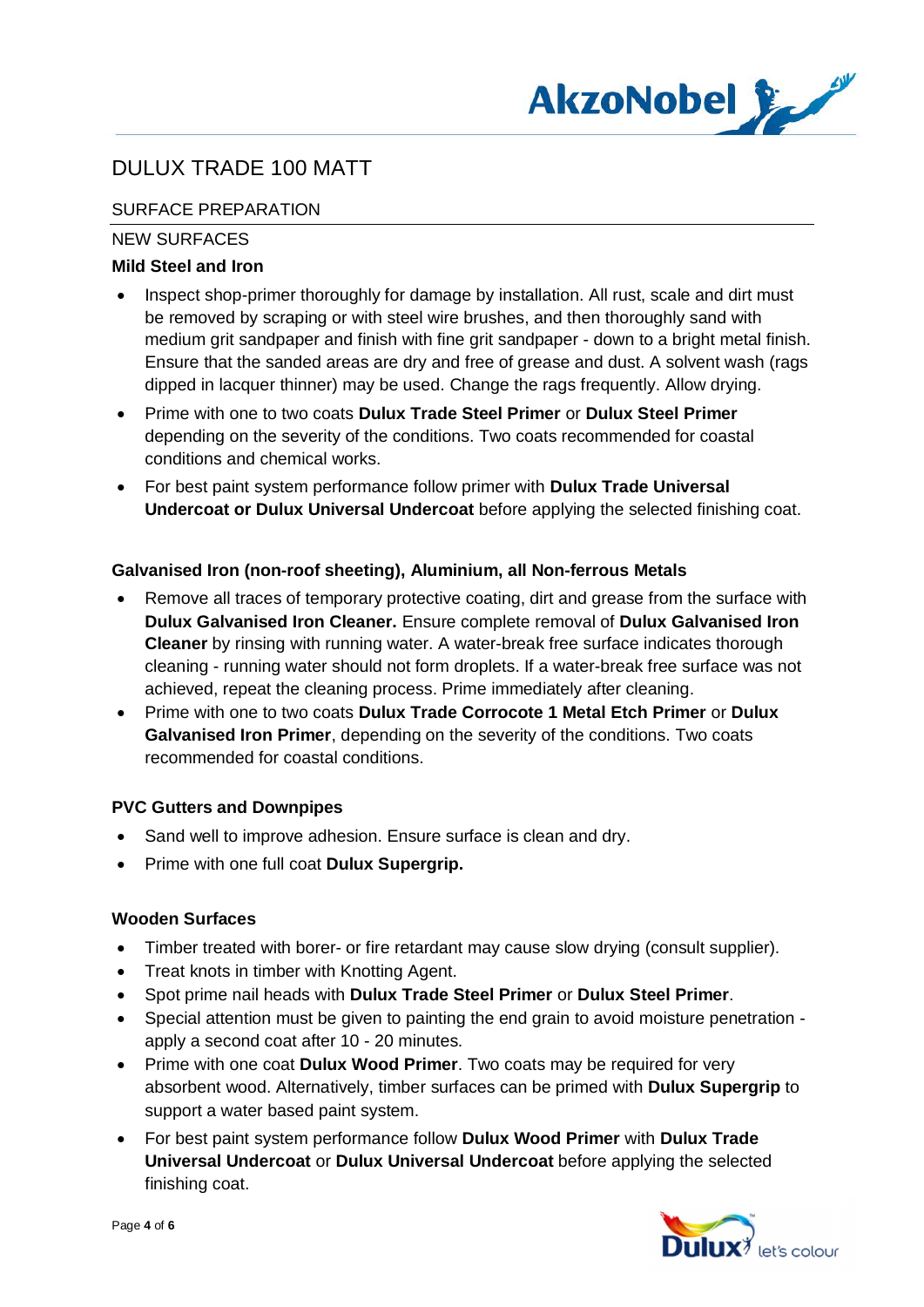

## SURFACE PREPARATION

### PREVIOUSLY PAINTED SURFACES

### **Good Condition, not powdery**

- · Remove any loose and flaking paint back to a sound substrate and firm edges by scraping and sanding.
- · Clean surfaces with **Dulux Pre-Paint Sugar Soap** /water solution to remove all surface contaminates and chalky residue, rinse with clean water to remove all traces of the **Dulux Pre-Paint Sugar Soap** treatment and allow drying out. For exterior application high pressure water jet cleaning can be used as an alternative to the **Dulux Pre-Paint Sugar Soap** treatment.
- Spot prime bare exposed substrates with appropriate primer.
- · Enamel surfaces need to be sanded to a matt finish to aid adhesion before commencing with the **Dulux Pre-Paint Sugar Soap** /water solution treatment. Apply a coat of **Dulux Trade Universal Undercoat** or **Dulux Universal Undercoat.**

### **Old Paint in Poor Condition**

- · Completely remove all loose and flaking paint.
- · Remove oil, grease dirt or any other contaminants with **Dulux Pre-Paint Sugar Soap**/water solution and allow drying.
- · Friable surfaces must be removed and repaired.
- · Mould instructions. To kill lichen and algae growth, scrub with one of the following solutions: either 4:1 water/chlorine, or 4:1 water/sodium hypochlorite. Ensure that the areas are completely saturated, and allow the solution to react for a minimum of 4 hours. Rinse the complete wall surface thoroughly with clean water and allow drying.
- · Prime all exposed areas with appropriate primer as for new surfaces.
- · Chalked surfaces must be thoroughly brushed or prepared with high pressure water cleaning. NOTE: While this product can be used for sealing exterior chalked or slightly friable surfaces, it will not penetrate thick layers of powdery material. **Dulux Trade Bonding Liquid** or **Dulux Bonding Liquid**, which is un-pigmented, is preferred.

#### **FILLING**

Fill all imperfections with the appropriate **Dulux Pre-Paint Filler** and spot prime filled areas with **Dulux Trade Alkali Resistant Primer** once the crack filler has dried properly. Failure to do this will result in uneven sheen levels between the repaired and normal areas.

#### HEALTH AND SAFETY INFORMATION

This product contains no added lead. Avoid contact with skin or eyes. Keep out of reach of children. If accidently swallowed, seek medical advice immediately and show this container to the doctor. Dry sanding, flame cutting and/or welding of the dry paint film will give rise to dust and/or hazardous fumes. Wet sanding should be used wherever possible.